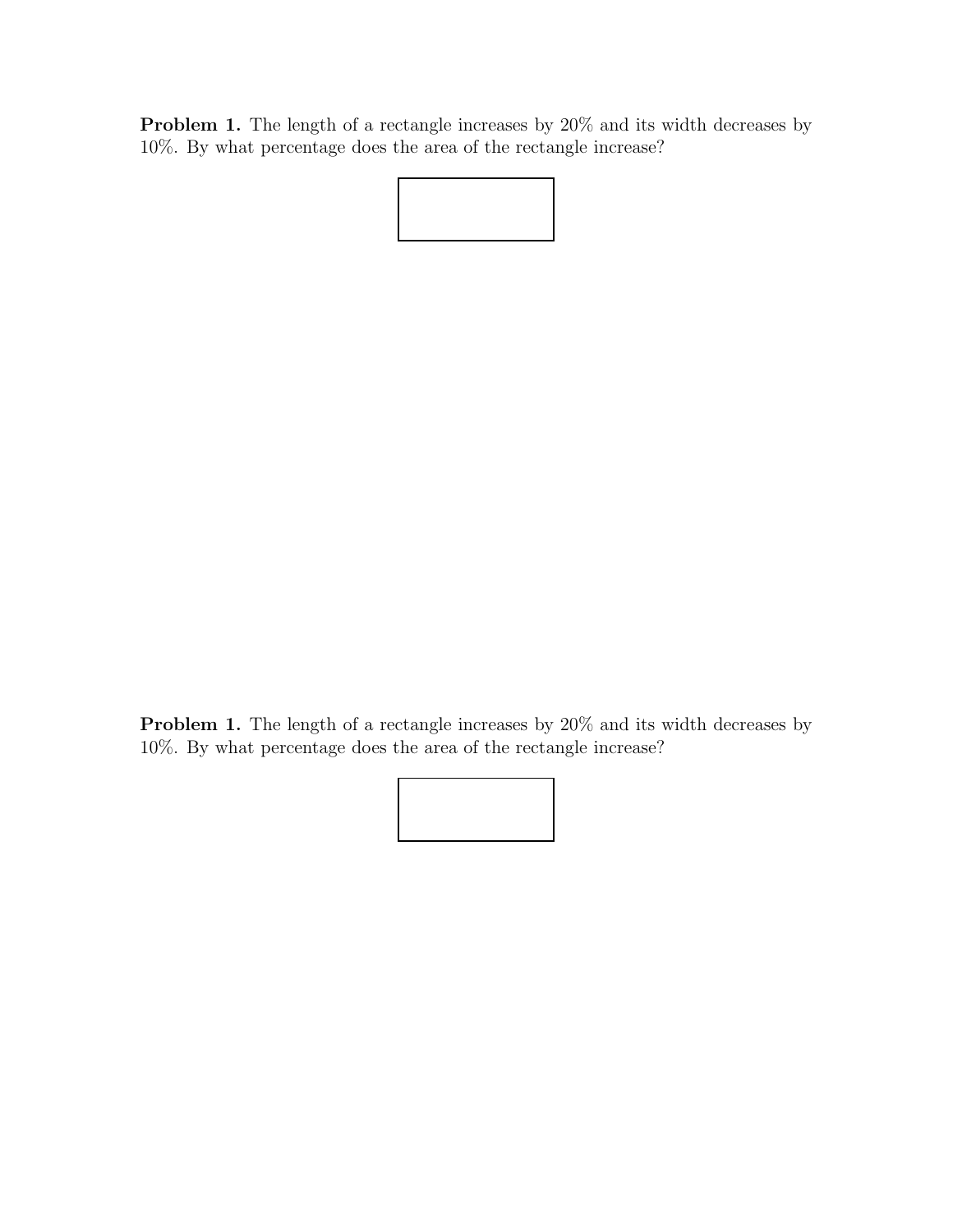Problem 2. Four circles with radius 1 are packed tightly together. What is the radius of the smallest circle that will contain them all?



Problem 2. Four circles with radius 1 are packed tightly together. What is the radius of the smallest circle that will contain them all?

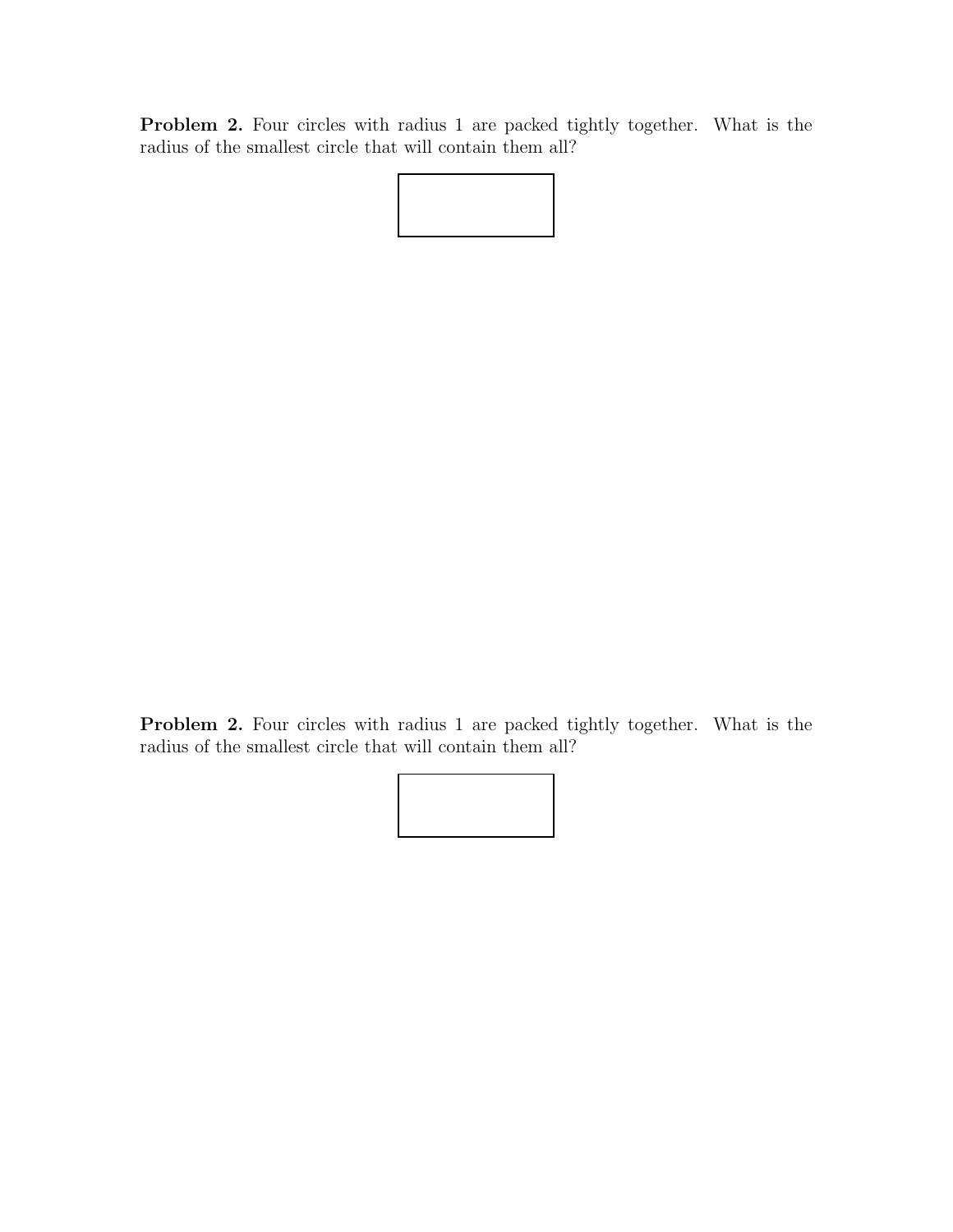**Problem 3.** Find all real solutions of the equation  $x + 4\sqrt{x} - 21 = 0$ .



**Problem 3.** Find all real solutions of the equation  $x + 4\sqrt{x} - 21 = 0$ .

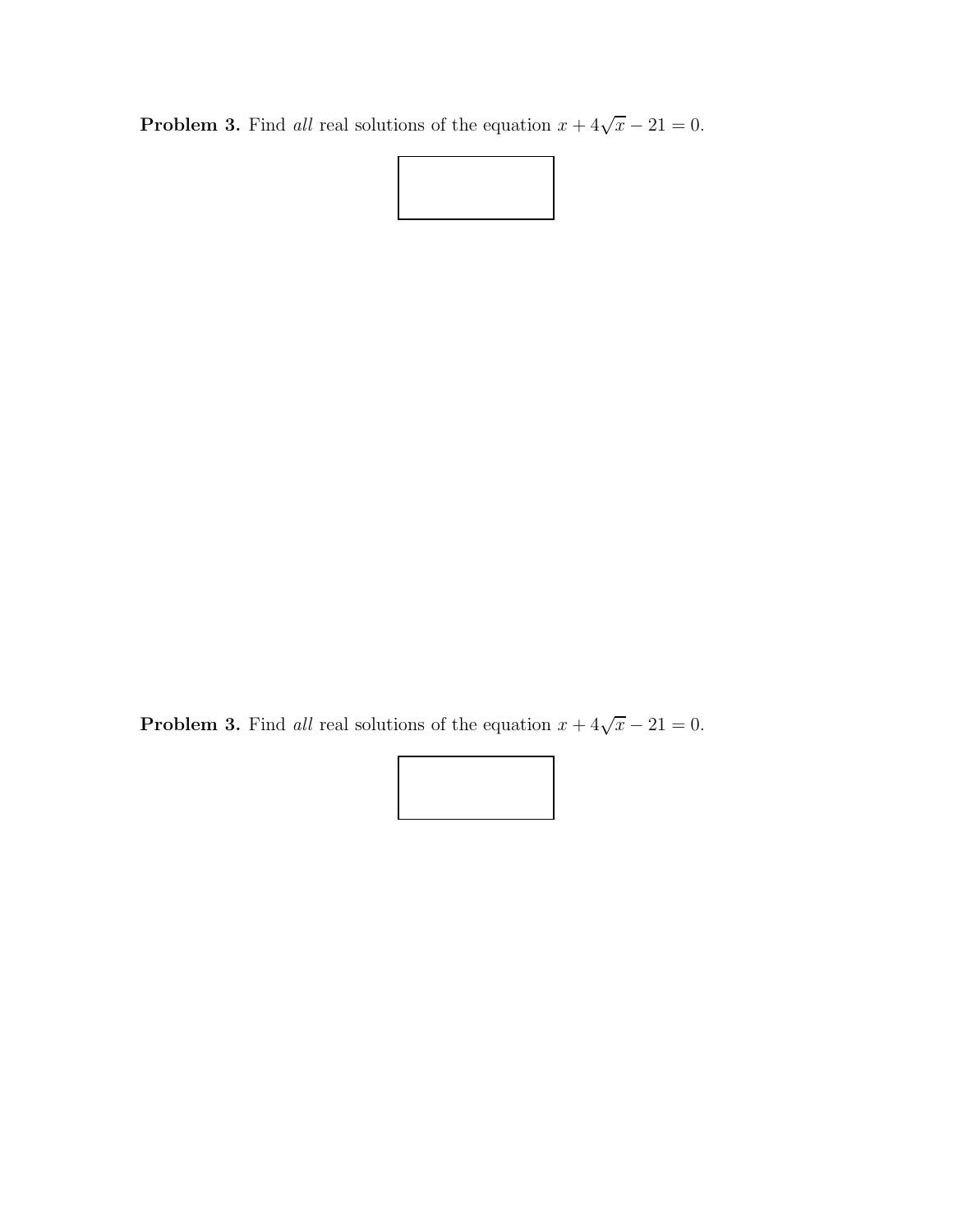Problem 4. Four identical tennis balls are packed, one on top of the other, tightly (but without changing their spherical shape) in a cylindrical can. What fraction of the volume of the can is outside the balls?

Problem 4. Four identical tennis balls are packed, one on top of the other, tightly (but without changing their spherical shape) in a cylindrical can. What fraction of the volume of the can is outside the balls?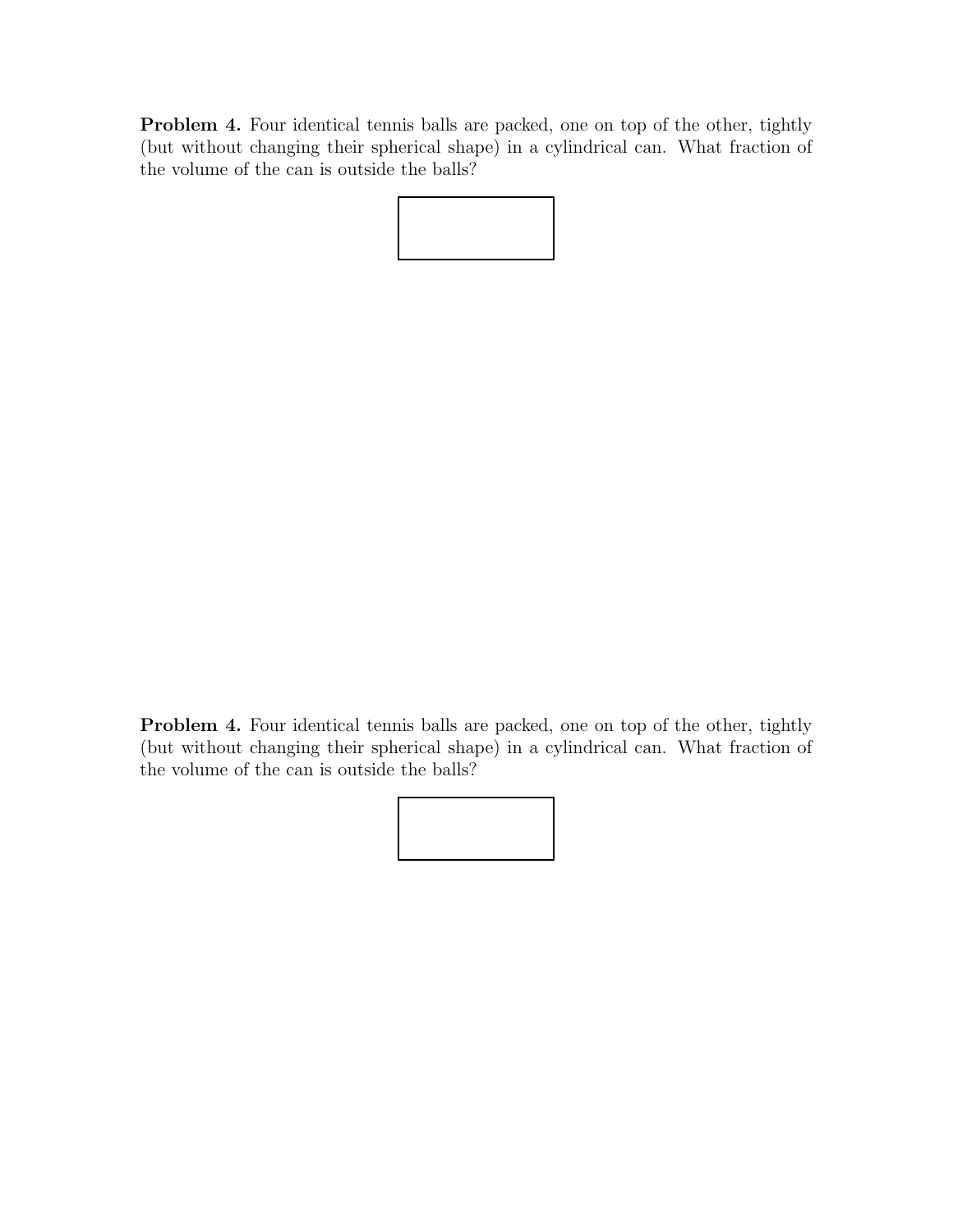Problem 5. Derek has in his pocket assorted coins (some combination of pennies, nickels, dimes, quarters, and fifty-cent pieces). What is the largest possible amount of money he can have without being able to make change for a nickel, a dime, a quarter, a fifty cent piece or a dollar?



Problem 5. Derek has in his pocket assorted coins (some combination of pennies, nickels, dimes, quarters, and fifty-cent pieces). What is the largest possible amount of money he can have without being able to make change for a nickel, a dime, a quarter, a fifty cent piece or a dollar?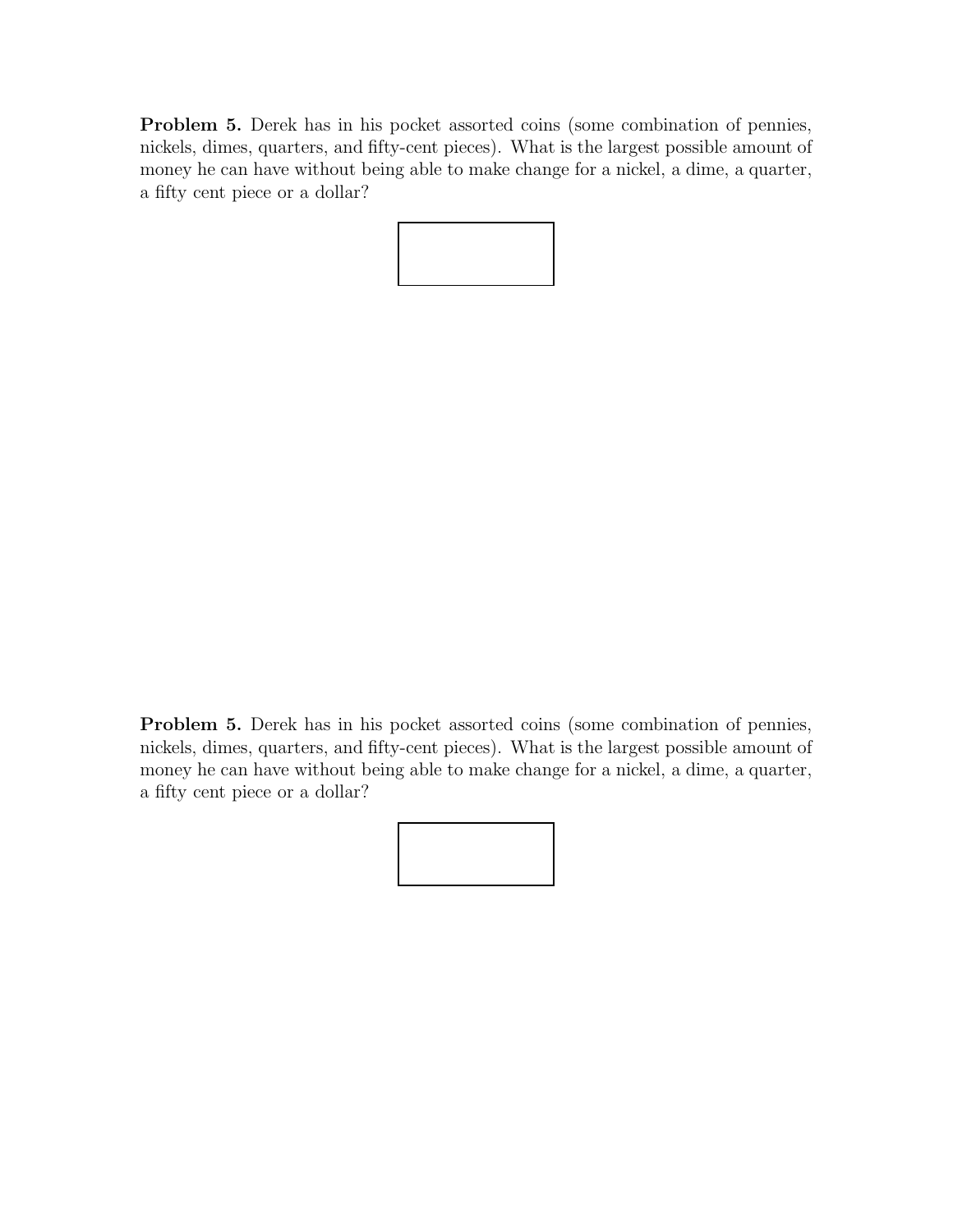Problem 6. Justin, Miley, and Charice are among eight singers who will divided at random into two groups of four. What is the probability that all three end up in the same group?

Problem 6. Justin, Miley, and Charice are among eight singers who will divided at random into two groups of four. What is the probability that all three end up in the same group?

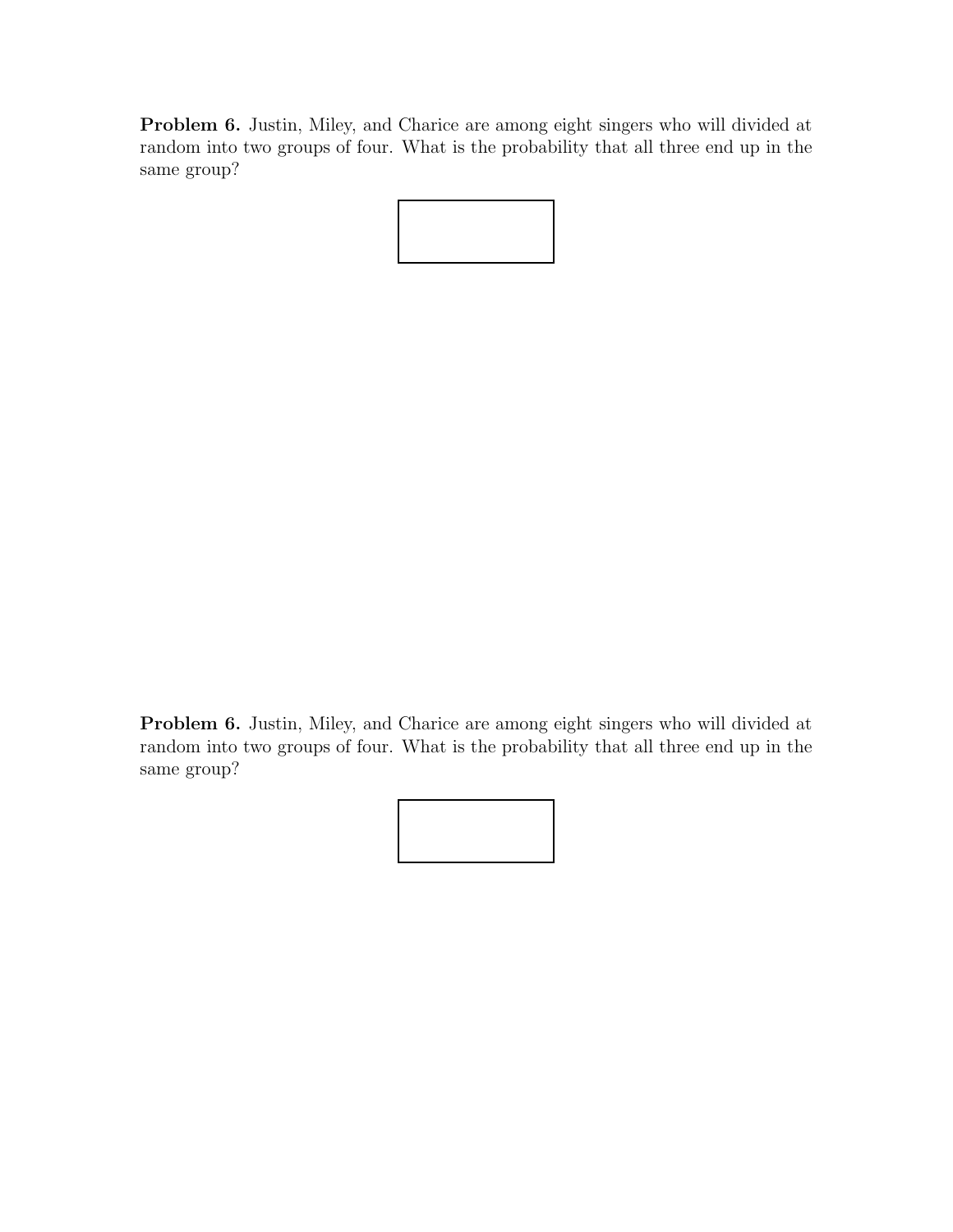Problem 7. The midpoints of a regular hexagon are joined to form another regular hexagon inside. What is the ratio of the area of the inner hexagon to the area of the outer hexagon?

Problem 7. The midpoints of a regular hexagon are joined to form another regular hexagon inside. What is the ratio of the area of the inner hexagon to the area of the outer hexagon?

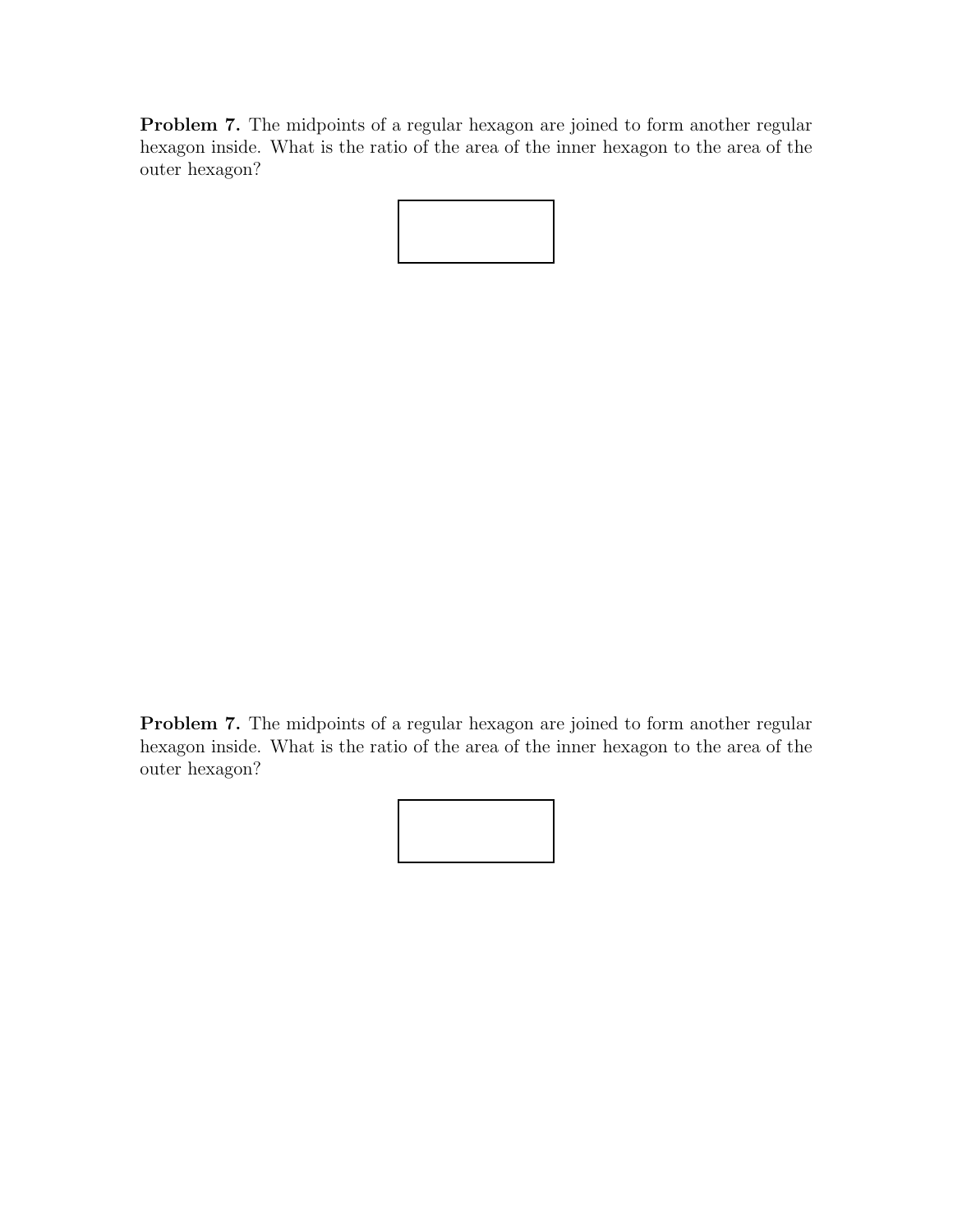Problem 8. What is the minimum value of

$$
x^2 + y^2 + x - 4y + 5
$$

as  $x$  and  $y$  range over all real numbers?



Problem 8. What is the minimum value of

$$
x^2 + y^2 + x - 4y + 5
$$

as  $x$  and  $y$  range over all real numbers?

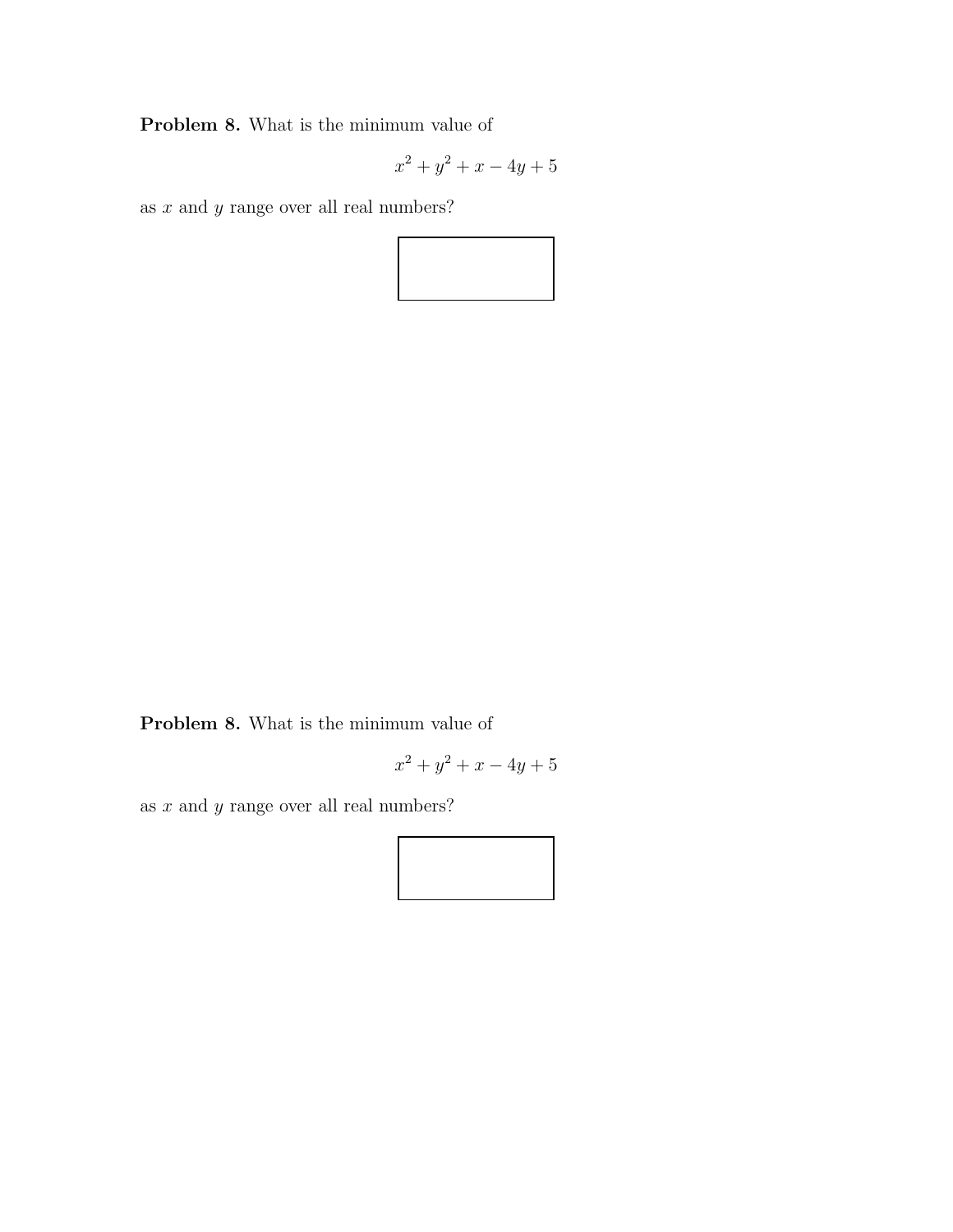**Problem 9.** In radians, what is the sum  $\angle A + \angle B + \angle C + \angle D + \angle E$  in the figure?



**Problem 9.** In radians, what is the sum  $\angle A + \angle B + \angle C + \angle D + \angle E$  in the figure?